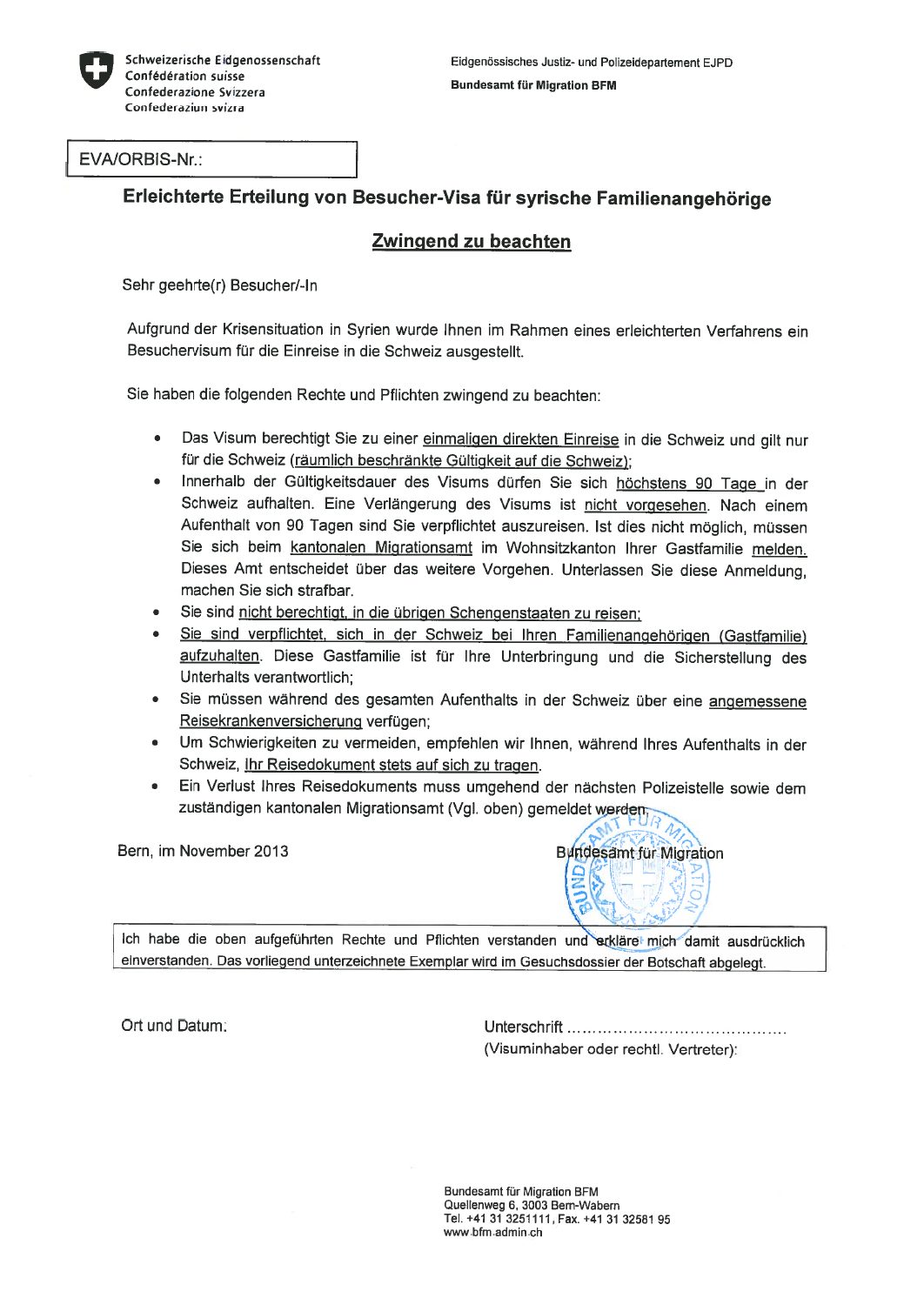

#### EVA/ORBIS no.:

Facilitated procedure for the issuance of visitor visas for relatives of Syrian nationals

## Important information

Dear visitor

Due to the crisis situation in Syria, you have been issued with <sup>a</sup> visitor visa for entry into Switzerland under the facilitated procedure.

Please note your rights and obligations, as follows:

- •The visa entitles you to enter Switzerland once and directly and applies to Switzerland only (territorial validity limited to Switzerland);
- •You may stay in Switzerland for up to 90 days within your visa's validity period. There are no provisions for extending this visa. You are required to leave Switzerland after 90 days. If this is not possible, you must notify the cantonal migration office in your host family's canton of residence. This office will then decide how to proceed. If you fail to notify the cantonal migration office, you are liable to prosecution;
- •You are not authorised to travel to any other Schengen states:
- •You must reside with your family members in Switzerland (host family). The host family is responsible for your accommodation and maintenance during your stay;
- •You must have appropriate travel health insurance for the entire duration of your stay in Switzerland;
- •We recommend that you keep your travel document with you at all times while in Switzerland so as to preven<sup>t</sup> any problems with the authorities;
- •If you lose your travel document, you must immediately notify the nearest police station and also the relevant cantonal migration office (see above).



<sup>1</sup> understand the above rights and obligations and hereby deciare my express acceptance of them. This signed document will be filed in the embassy's application dossier.

Place and date: The Signature Communication of the Signature Communication of Signature Communication of the S (visa holder or legal representative):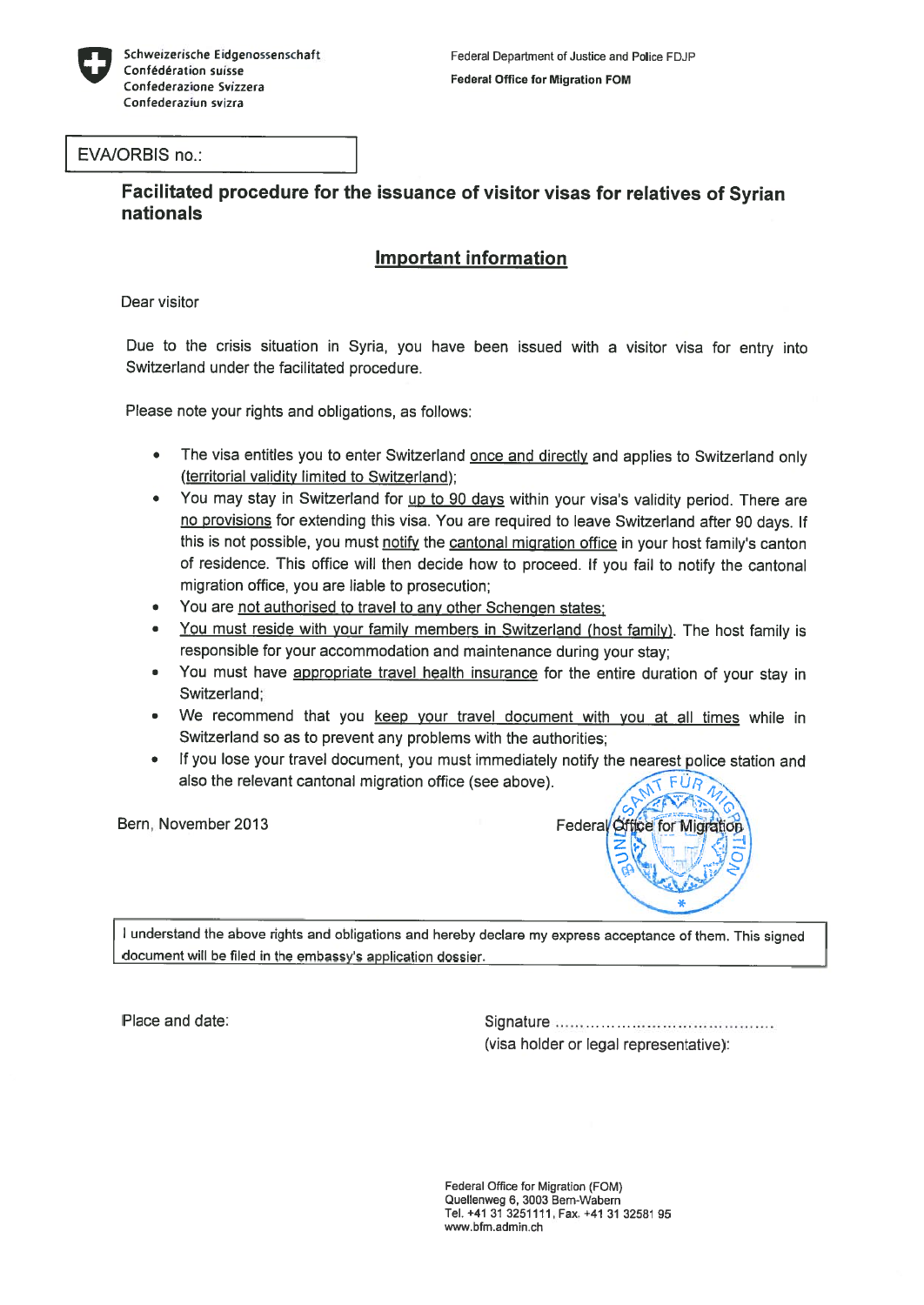

#### N. EVA/ORBIS:

### Rilascio agevolato del visto di visita ai cittadini siriani con familiari in Svizzera

### Da osservare imperativamente

Cara visitatrice/Caro visitatore,

a fronte della crisi in Siria le è stato rilasciato un visto di visita in Svizzera in procedura semplificata.

Questi i suoi diritti e gli obblighi che dovrà osservare imperativamente:

- •il visto l'autorizza a un'unica entrata diretta in Svizzera ed è valido per la sola Svizzera (validità territoriale limitata alla Svizzera);
- •lei è autorizzato/a a soggiornare in Svizzera per massimo 90 giorni nell'arco della durata di validità del visto. Non è prevista la proroga del visto. Dopo un soggiorno di 90 giorni deve lasciare la Svizzera. Qualora ciò non sia possibile, è tenuto/a a notificarsi presso il Servizio cantonale di migrazione del Cantone di residenza della famiglia che la ospita. II predetto ufficio decide sul da farsi. Se omette di notificarsi si rende punibile;
- •lei non è autorizzato/a a viaggiare negli altri Stati Schengen;
- •lei è tenuto/a a soggiornare presso i suoi familiari (la sua famiglia ospite) in Svizzera. La famiglia ospite è responsabile per il suo alloggio e il suo sostentamento;
- per l'intera durata del soggiorno in Svizzera deve disporre di un'assicurazione sanitaria di viaggio adeguata;
- •per evitare difficoltà, le consigliamo di sempre portare con sé il proprio documento di viaggio durante la permanenza in Svizzera;
- •in caso di perdita del documento di viaggio è tenuto/a a notificarlo senza indugio al più vicino posto di polizia e al competente Servizio cantonale di *plus ezione* (vedi sopra).



Ho capito i diritti e gli obblighi suindicati e vi do il mio esplicito accordo. Il presente esemplare firmato è versato nel dossier di domanda dell'ambasciata.

Luogo e data: etiam etiam etiam etiam etiam etiam etiam etiam etiam etiam etiam etiam etiam etiam etiam etiam e (titolare del visto <sup>o</sup> rappresentante legale)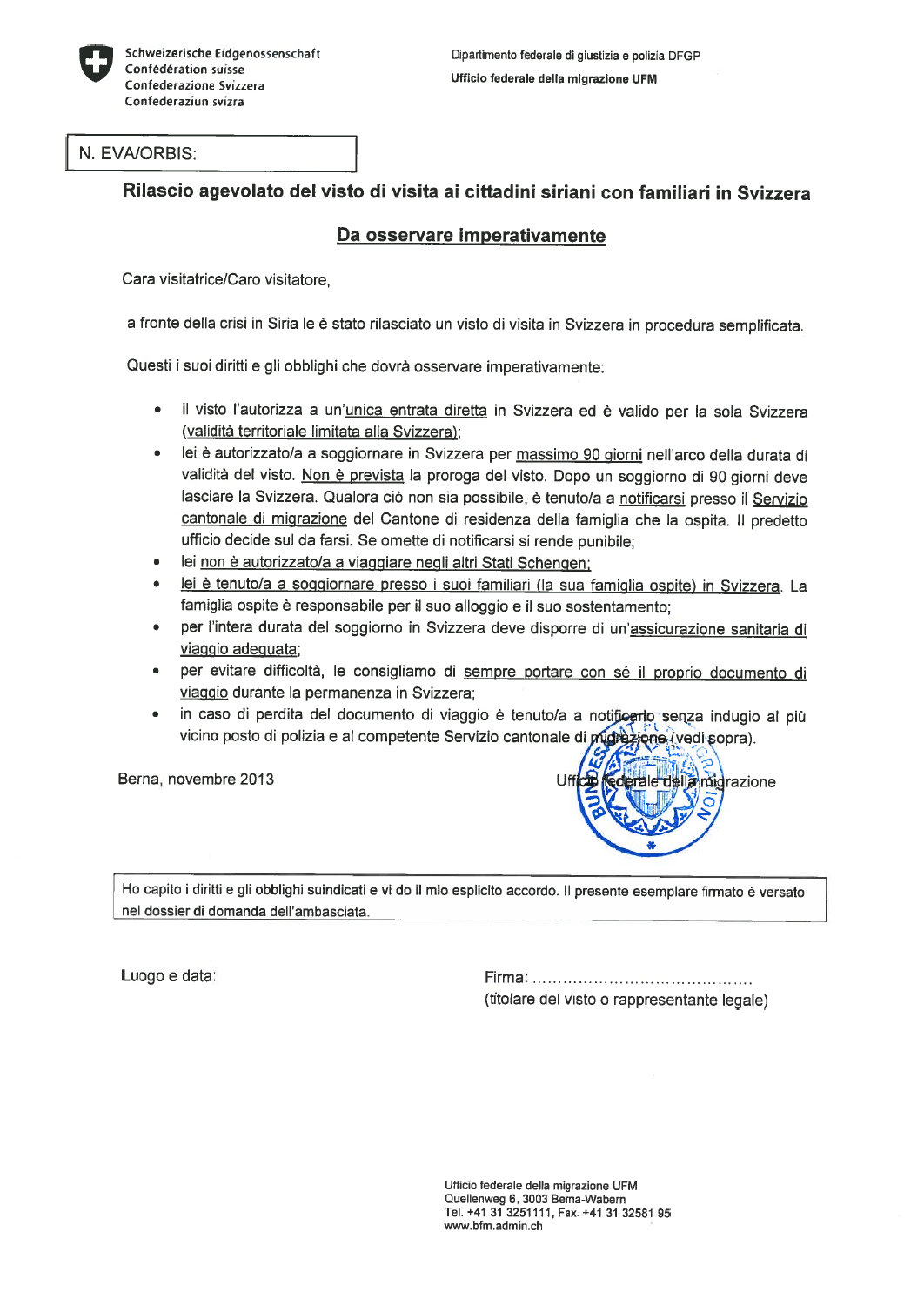

#### EVA/ORBIS-Nr.:

#### Obtention du visa aux fins de visite facilitée pour les membres de la famille d'un ressortissant Syrien

# A respecter impérativement

Cher visiteur,

En raison de la situation de crise qui règne en Syrie, un visa aux fins de visite vous permettant d'entrer en Suisse vous a été délivré dans le cadre d'une procédure simplifiée.

Vous devez impérativement respecter les points suivants :

- •Le visa vous habilite à entrer une fois en Suisse et ce, directement et n'est valable que pour la Suisse (validité territoriale limitée à la Suisse).
- •Durant la durée de validité du visa, vous ne devez pas séjourner plus de 90 jours en Suisse. Une prolongation du visa n'est pas prévue. Après votre séjour de 90 jours, vous êtes tenu de quitter la Suisse. Si un départ n'est pas possible, vous devez vous annoncer auprès de l'office cantonal des migrations du canton de domicile de votre famille d'accueil. Cet office décidera de la suite à donner à votre dossier. Le non-respect de cette obligation est punissable.
- •Vous n'êtes pas autorisé à vous rendre dans les autres Etats Schengen.
- •En Suisse, vous êtes contraint de séjourner chez vos proches (famille d'accueil). Cette famille se doit de vous héberger et de subvenir à vos besoins.
- •Pendant toute la durée de votre séjour en Suisse, vous devez disposer d'une assurance médicale de voyage appropriée.
- Afin d'éviter tout désagrément, nous vous recommandons de <u>toujours porter votre</u> document de voyage sur vous durant votre séjour en Suisse.
- •La perte de votre document de voyage doit être immédiatement ennoncée au poste de police le plus proche, ainsi qu'à l'office cantonal des migrations doute le plus proir ci-dessus).



Je déclare avoir compris les droits et obligations susmentionnés et les approuver expressément. Le présent exemplaire signé est porté au dossier de la demande déposée à l'ambassade.

Lieu et date : www.seconomic.com Signature: www.seconomic.com Signature: www.seconomic.com Signature: www.seconomic.com Signature: www.seconomic.com Signature: www.seconomic.com Signature: www.seconomic.com Signature: www. (titulaire du visa ou représentant légal)